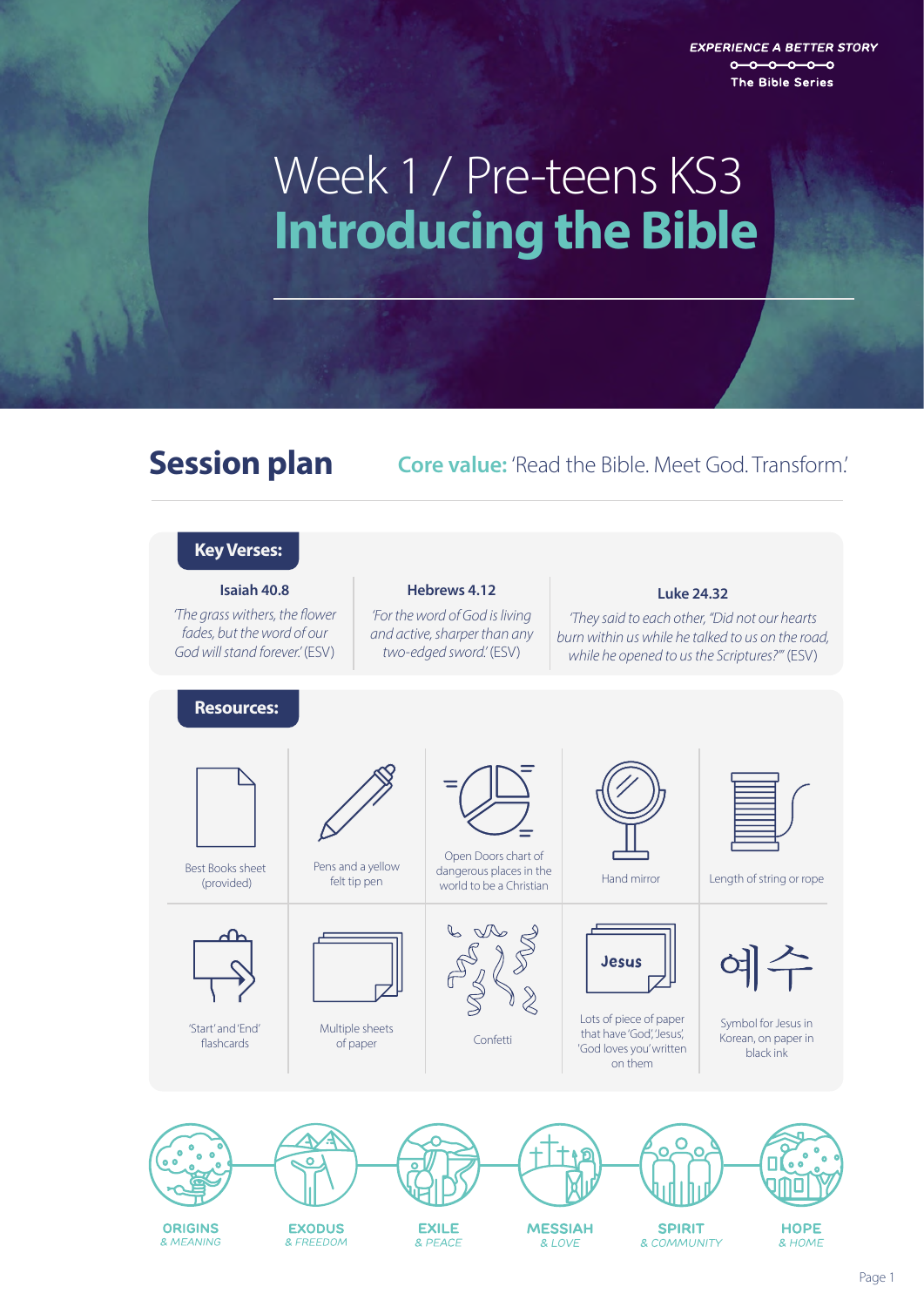## **Bible Starter**

**Reference the key Bible verse – if using paper, write out the verses on separate pieces of paper like the diagram below. Read the verse aloud together.**

**Start each reading with these lines:** *'The Bible is FULL of God's words; it is a marvellous treasure chest, full of beautiful and important things. What does it have to tell us today?'*



#### *Zoom tweak*

- The easiest way to achieve this is to have the verse on a PowerPoint and share your screen
- You can also have it written on paper which you can hold up to the screen

### **Activity – Best Books**

#### *The Bible is popular*

Ask the young people about some of the best books they have ever read (even the non-readers will have something). Allow them to be silly – they can choose a child's book they read a lot when little e.g. Ask them about the basic premise of the stories – beginning, middle and end. List all their books in the 'Best Books' sheet (provided). Then ask them to give each book a star mark – how many stars would they colour out of five for their chosen book?

Now ask them to repeat the process for the Bible – what is the basic premise of the Bible, do they know? How many stars would they give it?

**Application:** Your favourite books sell by the thousands every year. They are very popular. But the Bible outsells all of these books every year! The Bible is the world's bestseller!

The basic premise of the Bible is that it is all about Jesus and how much he loves this world. Did you know the Bible is so powerful, it changes lives every day around the world? In fact it's so powerful that Bibles are banned in some countries. It can be very dangerous to be a Christian and own a copy of the Bible! Reference the 'Open Doors' chart here to find out the most dangerous countries.

#### *Zoom tweak*

- You can email the book review sheet to the young people ahead of time and ask them to complete it before the session
- OR you can complete it for them as they talk you through the books they like

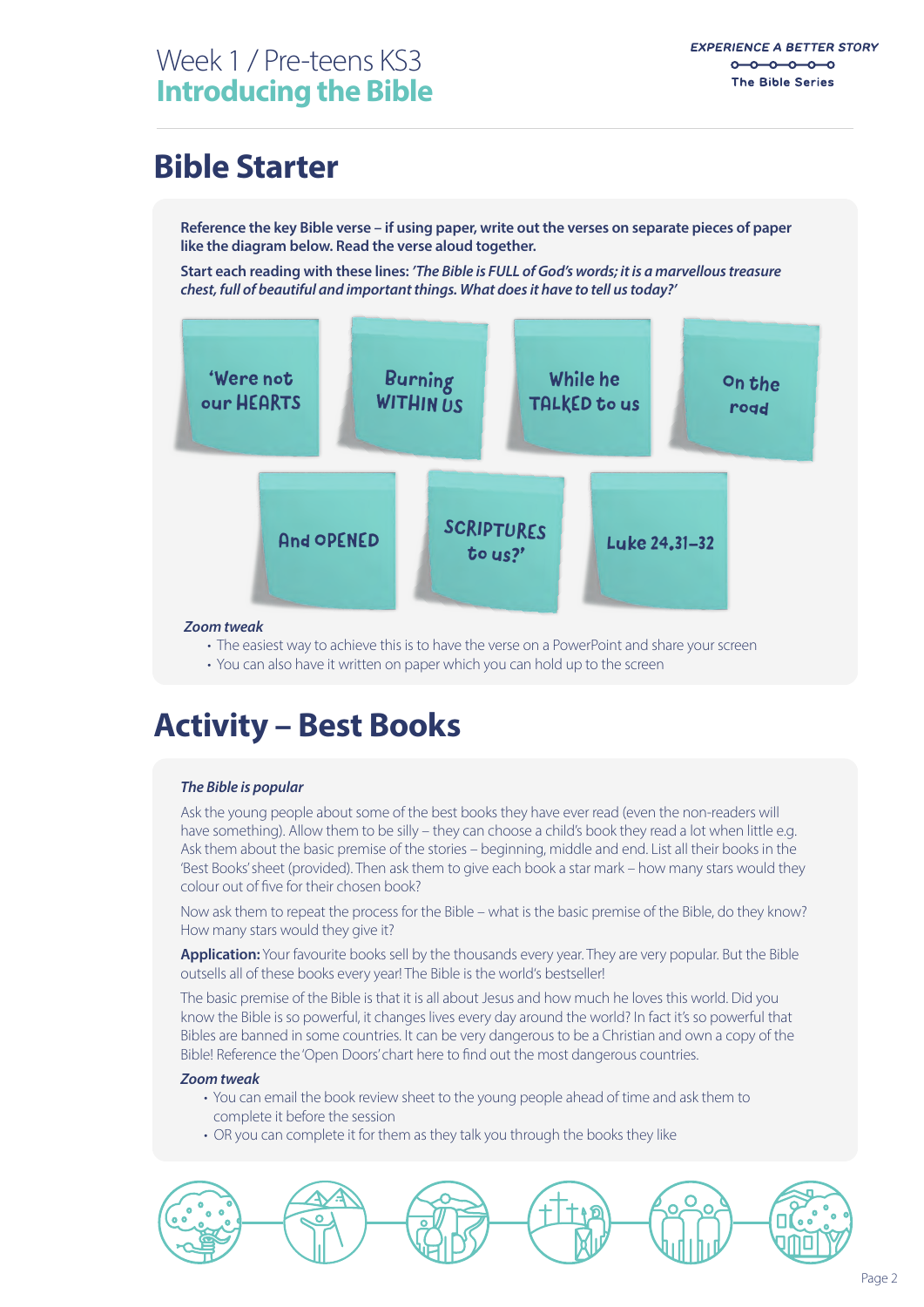### **Activity: Robert Jermaine Thomas story**

(Summarise this story, but please be sensitive with the details according to the nature of your group. Have a world map or globe to show where places are.)

There was a man called Robert and he lived in Wales (show on map). Robert loved God and loved the Bible

He wanted to tell everyone about God and give everyone the Bible, so he started by going to China (show on map) to tell people about God and give them the Bible. Robert then heard about a place called Korea and wanted the people that lived there to have the Bible (show Korea on the map). However, Korea was a dangerous place to go, especially if you were taking the Bible.

But Robert learnt the Korean language (show the word for 'Jesus').  $\alpha$ 

Robert helped translate the Bible into Korean; he got on a ship with the Korean Bible. As their ship approached Korea, solders started to shoot at it. However, Robert managed to jump off the ship. He handed out Bibles to anyone he could see as he waded to shore, all the time shouting 'Jesus, Jesus' (said as 'yesu').

The last man to whom Robert handed a Bible killed him. The Korean people were told to destroy all the Bibles, but instead they started to use the pages in the Bible as wallpaper in their houses. Guess what happened? People started to read their Bible wallpaper. Remember – the Bible is God's words; it is powerful and can change people's lives. People read the Bible on their walls. They started to love Jesus and their lives were changed.

**Application:** The Bible will last forever because it's full of God's words. That makes it powerful. God's words change people's lives

#### *Zoom tweak*

- Have the world map and relevant countries they need to see on your screen perhaps each country is a separate PowerPoint slide
- Printed pictures could also work

### **Activity: The Bible is popular – is it reliable?**

Ask the young people to define reliable (they can Google it on their phones). Reliability is something considered trustworthy and consistently good in quality.

Question: Does the Bible fit into these parameters?

Question: What proof do you need that the Bible is reliable? Let us compare it to two other great works of literature of its time.

Have three piles of books (or boxes of paper)

- **Pile 1** 30 books (this is your biggest pile and must be noticeably taller the taller the better)
	- Label this pile 'The Bible'
- **Pile 2** EIght books
	- Label this pile '*The Iliad* by Homer'.
- **Pile 3** Three books
	- Label this pile '*Annals of Imperial Rome* by Tacitus'.

Application: Let's compare the Bible with some world famous literature – I know you have never probably heard of these two books (refer to *The Iliad* and *Annals of Imperial Rome*), but thousands of years ago, these were popular pieces of literature. Let us start with the smallest pile:

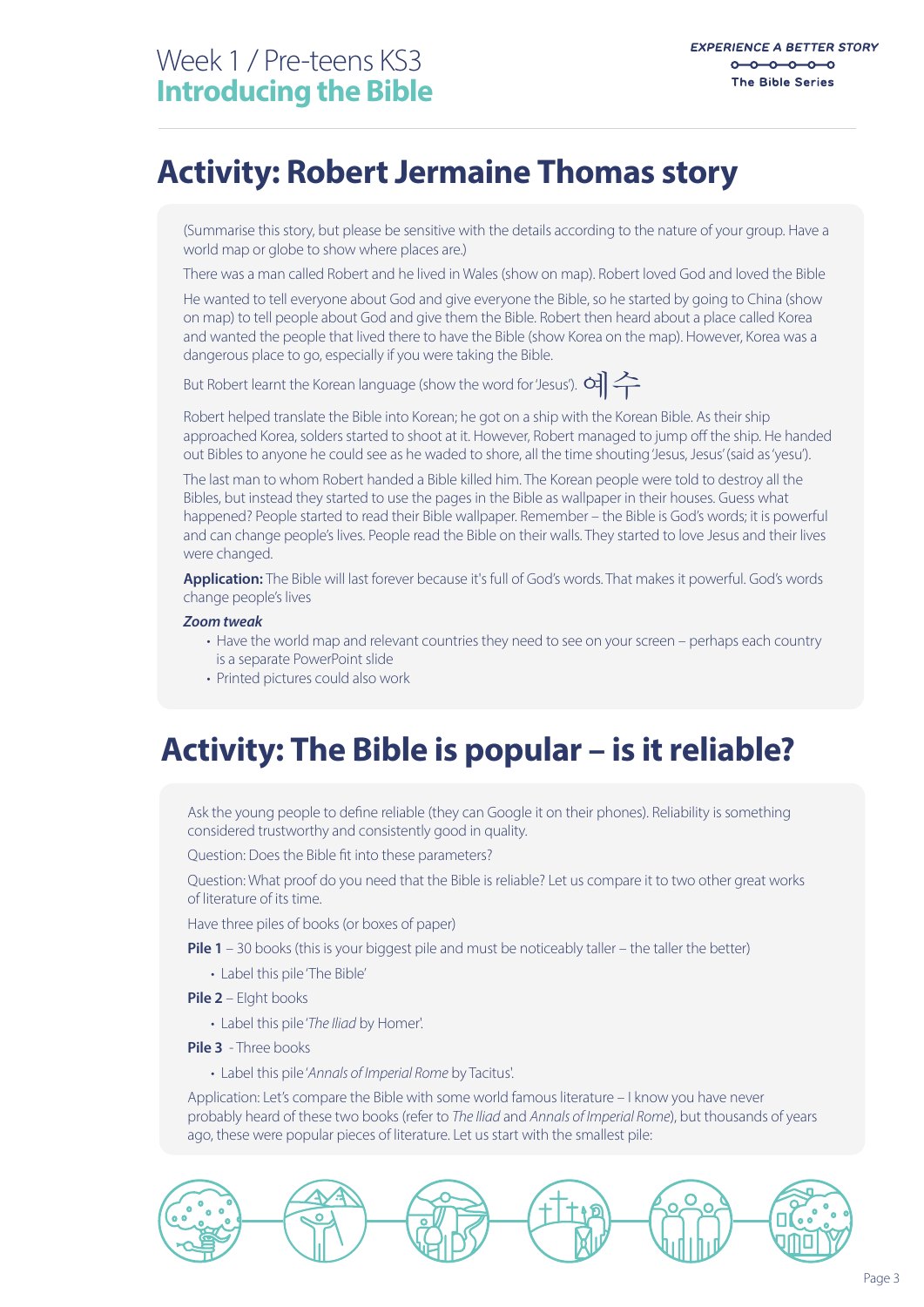#### *'Activity: The Bible is popular – is it reliable?' continued*

(The key here is the difference in size of the piles for the visual impact. Share as little or as much information as you feel your group will connect with)

#### **Pile 3 – Tacitus**

Tacitus was one of Rome's greatest historians and politicians. The *Annals* looks at the reign of four Roman Emperors. However, there are only 33 hand-written copies of this great book. The gap between when he wrote his book and the age of these copies is around 800 to 1000 years. Even so, they are considered very reliable!

#### **Pile 2 – Homer**

*The Iliad* is an epic poem at the centre of Greek literature. Homer is thought to be the author and is one of the most influential authors of all time. There are 18,000 genuine hand-written copies remaining. The gap between the writing of this poem and the age of the oldest manuscripts is 450 years – again, they are considered to be reliable.

#### **Pile 1 -The Bible**

There are more than 66,000 ancient hand-written copies of the Bible in circulation, some 42,000 for the Old Testament and 24,000 for the New Testament – yep, that is why this pile is MUCH bigger. The gap between when the New Testament manuscripts were written and the earliest surviving fragments and manuscripts is remarkably short.

**Application:** The Bible is incredibly reliable ancient literature! It is powerful, it is popular, and it is reliable. This is because it wasn't written by historians, politicians nor influential authors, but by God himself with the help of many human authors. In terms of reliability and trustworthiness, the Bible surpasses expectation – we can trust its reliability. As a historical text, filled with songs, letters, stories, poems, this book stands up as a valid, reliable, historical text. So read it, meet God and then decide if you trust what it says. People who trust the Bible often say that it has changed their lives!

#### *Zoom tweak*

- Have a PowerPoint slide with the manuscripts and the number of copes in existence all mixed up ask young people to try and match them correctly
- On a second slide have all the answers correctly ordered for them to check their answers
- Place the facts about the Bible on separate PowerPoint slides or if it's easier, pieces of paper that you hold to the screen

### **Activity: Change lives how?**

The Bible is inspired by God, who used many human writers to contribute to the Bible. These authors included kings, poets, shepherds and doctors. The Bible is an epic story that centres on Jesus and how much God loves the world and people he has created.

#### **Read:** 2 Timothy 3.16 (NLT)

'All scripture is inspired by God and is useful to teach us what is true and to make us realise what is wrong in our lives. It corrects us when we are wrong and teaches us to do what is right.'

Use the following questions to form a discussion about the Bible:

1. How do you think God and human writers came together to produce the Bible? (As an illustration you could say that this: 'People often think that Christopher Wren built St Paul's Cathedral in London. But that's not quite true. Lots of builders came together to build it, based on the plans and inspiration provided by Christopher Wren.)

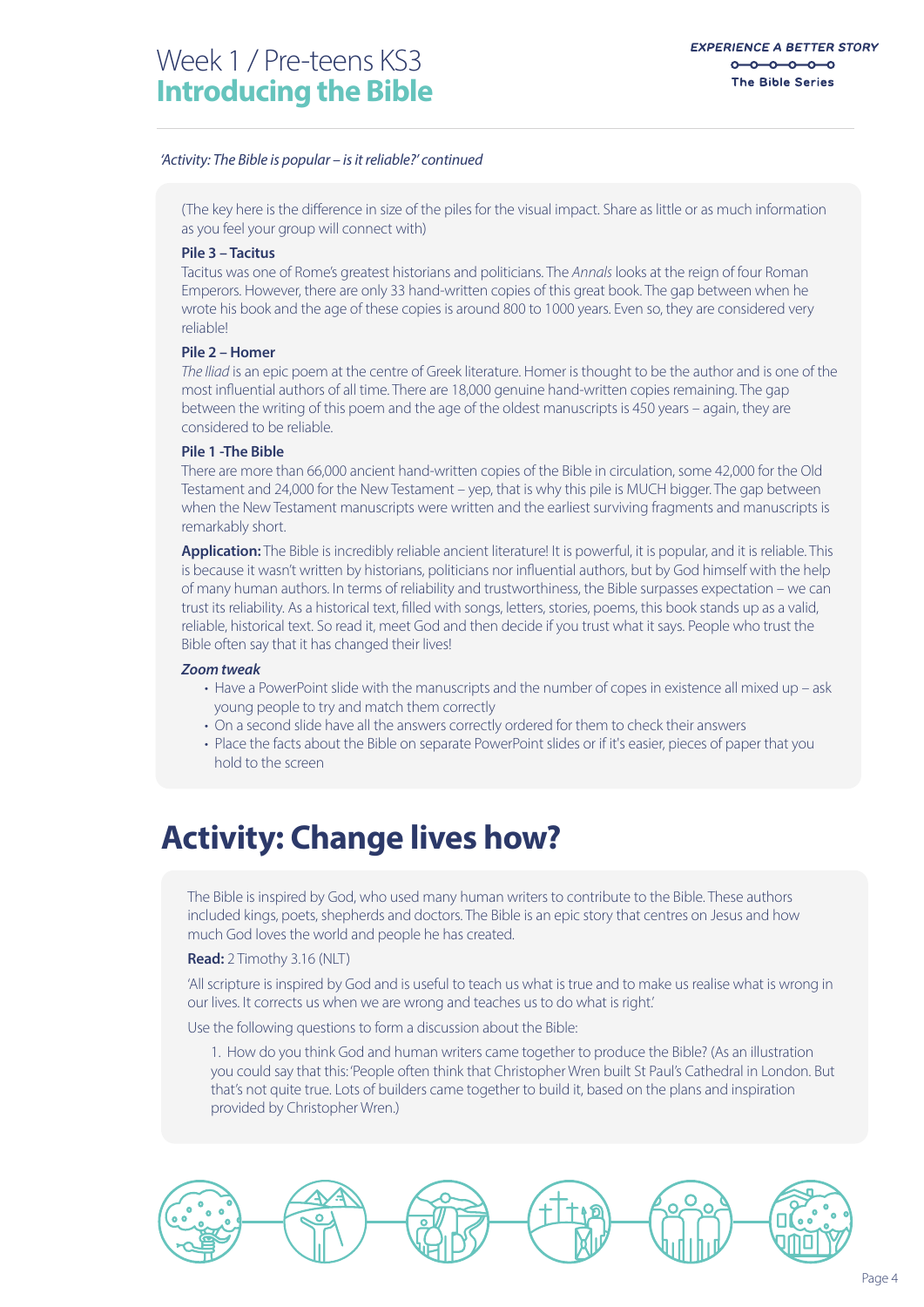#### *'Activity: Change lives how?' continued*

- 2. Do you think the Bible teaches us about life, the world we live in and why we are here?
- 3. How does the Bible correct us when we are wrong?
- 4. How does the Bible teach us to do what is right?
- 5. How would you explain to your friends what the Bible is? What would you tell them?

#### *Zoom tweak*

- On one Power Point slide have the 2 Timothy 3.16 verse and the questions
- Work through them one at a time

**Application:** In the Bible we learn how to be the people God has designed us to be. It shows us how to live and be transformed (Romans 12.2). When we read the Bible, we meet God on every page. No wonder it's popular and powerful. No wonder it transforms us.

You could watch Finny's story of how the Bible changed his life in prison from Session One of The Bible Series resources.

### **Activity – Mirror, mirror ...**

Hand a mirror around the room, one young person at a time. As they look into it, have fun by inviting them to ask the mirror anything they wish for.

**Application:** The things we asked for often involved making our lives better (repeat some of the things the group asked for). We might look in the mirror and wish we had better teeth, looked slimmer, looked like (name a famous actor/model/singer).

**Read:** James 1.23 which talks about the Bible being like a mirror. In what ways could this be true? When you look in a mirror, you fix things – take food out of your teeth, brush your hair, add make-up etc.

The Bible shows us what in our lives needs fixing and how to fix it. Jesus fixed it for us, we simply have to believe it, do our best to follow him and live in ways that honour him. This is how we transform.

#### *Zoom tweak*

- Hold a real hand mirror up to the screen
- OR have a PowerPoint image of a mirror
- OR have emailed ahead of the session and ask the young people to have a hand mirror to hand ready for the session

### **Activity: Start to end**

Place a length of string on the floor and tell young people it represents the storyline of the Bible. With paper and pen, place a 'Start' and 'End' marker in relevant places. Split the line in half and reference the first half as the Old Testament and the second half as the New Testament. Ask the group to think of big events in the Bible, write them on pieces of paper and then add them to the storyline in order as best as they can remember.

#### *Zoom tweak*

- Have a PowerPoint slide with a line and a start and end point
- Allow young people to talk through stories that they know in the Bible and discuss the order the stories come in
- Have a PowerPoint slide or sheet that has the timeline with some of your own stories added in (e.g. Creation, Noah, Joshua, Samson, Daniel, birth of Jesus, Jesus' baptism, healings, cross, resurrection, Pentecost, New Heaven and New Earth)

**Application:** The Bible is full of lots of incredible stories, people and events that centre on the person of Jesus. Jesus is the hero of the whole Bible story. Ultimately, the Bible centres on the cross, the death and resurrection of Jesus. As we read the Bible and get to know Jesus, we can be transformed and changed by the Holy Spirit. Over the next few weeks we are going to be looking at the big story of the Bible and how it all points to Jesus.